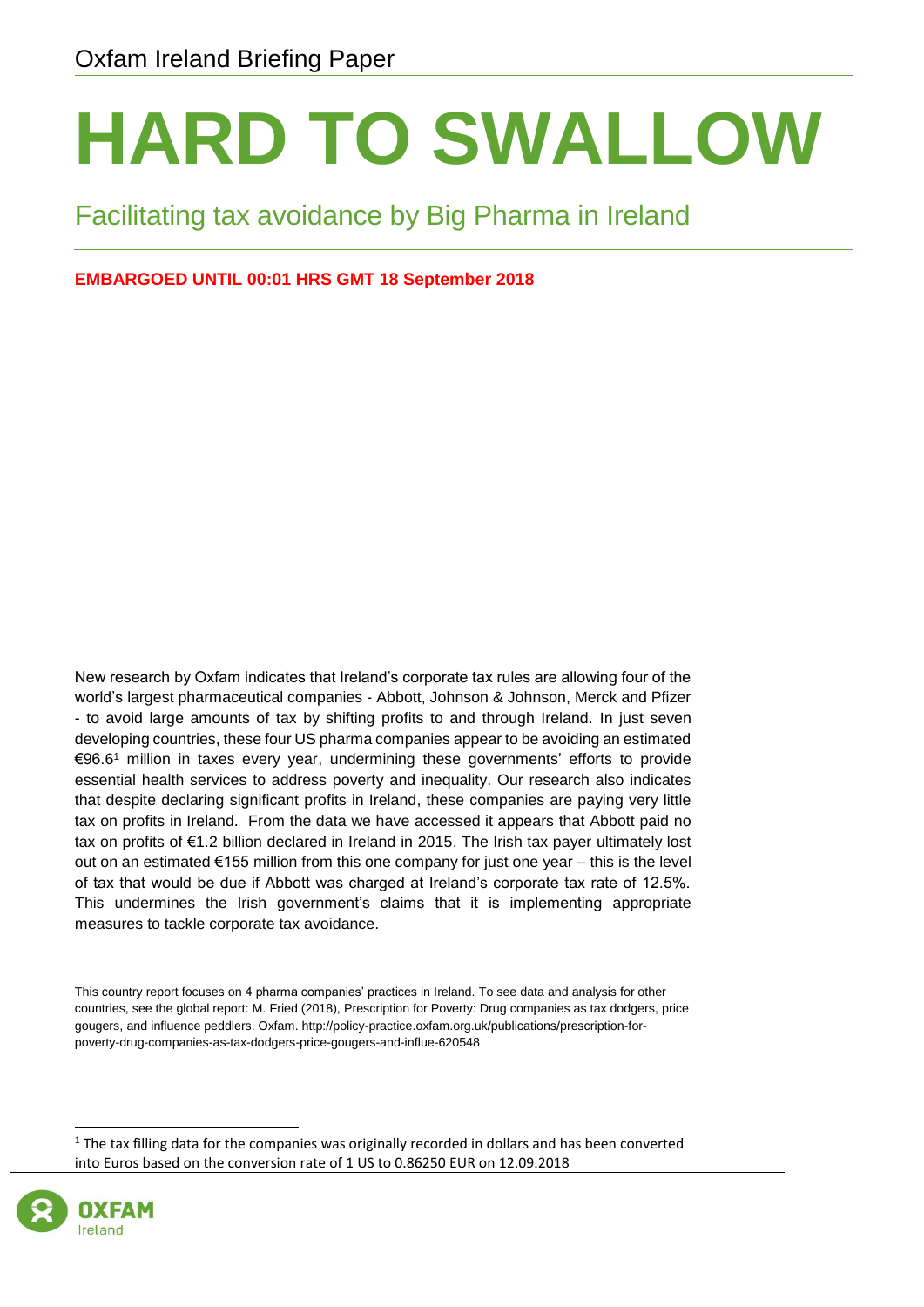## WHAT'S THIS REPORT ABOUT?

Oxfam has reviewed available financial and tax data of Pfizer, Merck, Johnson & Johnson and Abbott, four of the largest US multinational pharmaceutical companies, all with large operations in Ireland, for the period that includes tax years 2013 through 2015. Our research suggests that these four companies are structuring their operations in a manner which allocates profits based on variables that are not always necessarily related to business activities, in a strategy to avoid tax.

We have uncovered a trend that indicates that these companies are recording very high levels of profit in countries like Ireland which have a low corporate tax rate, while recording much lower levels in developing countries in which they operate. For example, Johnson & Johnson's Thai subsidiaries posted eight percent profit, while its Irish subsidiaries posted 38 percent profit for the years 2013-15. During the same period Abbott made only eight percent profit in Thailand and four percent in Chile, which have tax rates of 20 and 21 percent respectively, while posting a six percent loss in Ecuador and a 36 percent loss in India (average tax rate 34.2 percent). In Ireland they earned 75 percent profit.

Our research estimates that globally such practices by these four companies have deprived the United States of an estimated €1.98 billion annually and other advanced economies of at least €1.21 billion. And they appear to have deprived the cash-strapped governments of the seven developing countries<sup>2</sup> covered in this report of more than €96.6 million every year, money that could be spent on vaccines, midwives or rural clinics.

What's more, despite declaring huge profits in Ireland, these companies are paying very little tax on these profits in Ireland. Based on the data we were able to access, our analysis of just one of these companies' operations in Ireland, Abbott, showed the company paid no tax on profits of €1.2 billion declared in Ireland in 2015. The Irish tax payer ultimately lost out on an estimated  $\epsilon$ 155 million from this one company for just one year – this is the level of tax that would be due if Abbott was charged at Ireland's corporate tax rate of 12.5%.

Oxfam has undertaken this research to demonstrate that corporate tax avoidance continues to be a driver of inequality and acts as a barrier in the fight against poverty. Corporate tax dodging reduces the funds available to poorer countries to invest in public services that give people the means to lift themselves out of poverty. This is especially the case for the girls and women, who make up the majority of people living in poverty - and who are more likely to rely on publiclyfunded services like healthcare and less likely to be able to pay out-of-pocket for care.

#### www.oxfamireland.org



*Tax avoidance by the 4 companies led to an estimated loss of over €96.6 million in 7 developing countries.*

<sup>2</sup> Chile, Columbia, Ecuador, India, Pakistan, Peru and Thailand.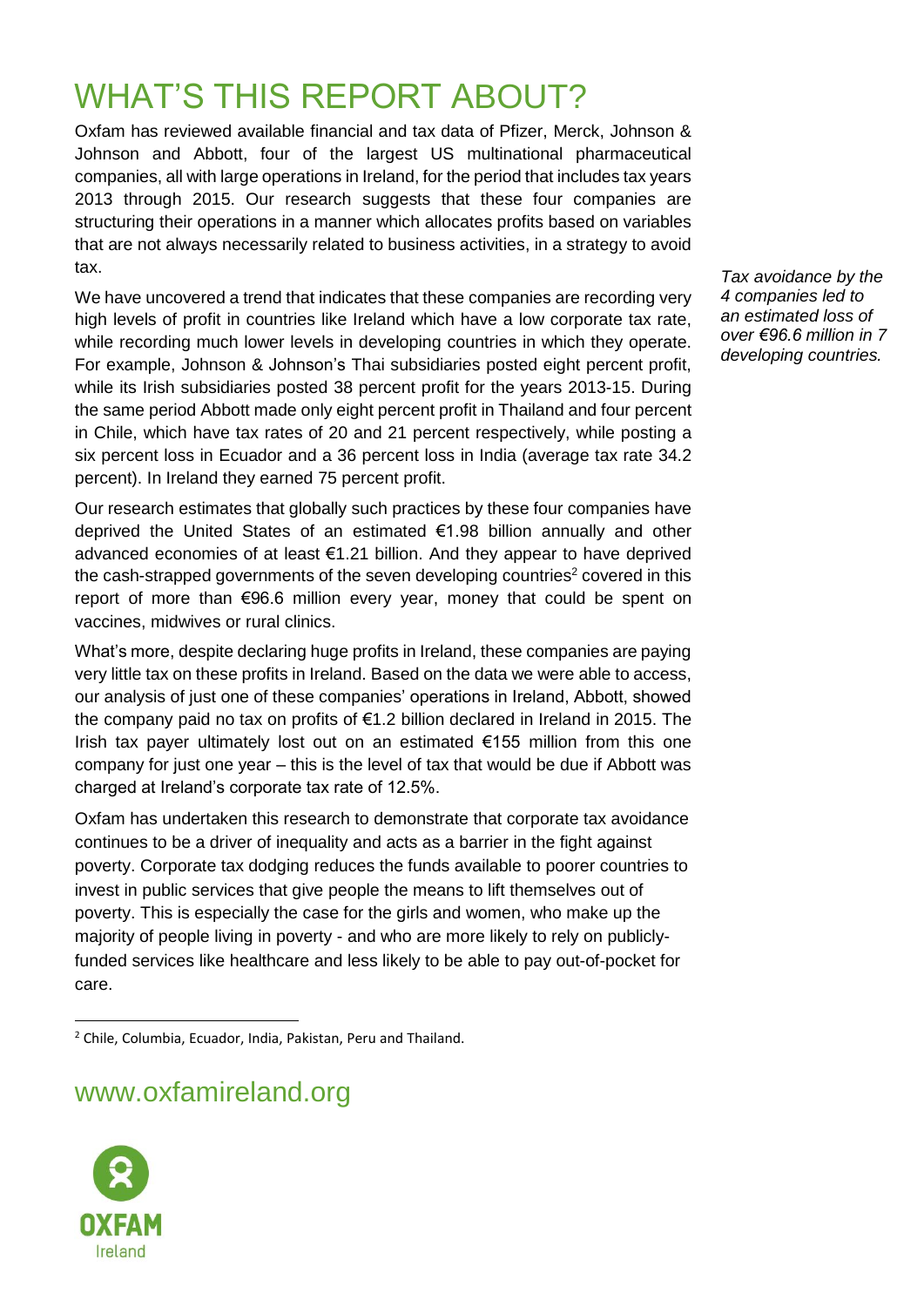When public services are inadequate or unavailable, it places an inordinate burden on women as care-givers, often compromising their health and their opportunities for education and employment. Conversely, quality public systems increase women's economic opportunities and their decision-making power within the household and can make a key difference in spreading care responsibilities more equitably. Besides draining money from social services, tax dodging also negatively impacts poor people because it requires governments to raise a greater proportion of their revenue from other sources. Most developing countries raise two thirds or more of their tax revenue through consumption taxes, which eat up a larger proportion of income the poorer you are. Developing countries bear some responsibility for facilitating this state of affairs, as do richer countries, like Ireland. Nothing these companies are doing is illegal. They are taking advantage of corporate tax rules that allows them to transfer profits from poorer countries, where tax revenue on such profits could provide resources for essential public services to address poverty.

### BIG PHARMA IN IRELAND

The pharmaceutical industry has become one of the biggest industries in Ireland, with nine of the world's top 10 pharma companies having operations here. Pharmachemical products make up half the total goods exported from Ireland every year. All four companies in this study have been active in Ireland for a number of decades, with large operations employing a combined total of approximately 10,000 people. However, in parallel to this is a shadow world of holding companies and multiple subsidiaries that use Ireland as a conduit to avoid tax on profits from their global operations. These practices undermine Ireland's reputation and increase the likelihood of Ireland continuing to be labelled a tax haven.

For example, Abbott declared a profit of €1.2 billion in Ireland in 2015 but paid absolutely no tax on these profits, based on the data we were able to access. The Irish tax payer ultimately lost out on an estimated €155 million from this one company for just one year – this is the level of tax for 2015 that would be due if Abbott was charged at Ireland's corporate tax rate of 12.5%. There was less information available for the other three companies, as entities not tax resident in Ireland are not required to file accounts in Ireland and no tax is withheld. We were able to determine that Johnson & Johnson recorded profits of  $\epsilon$ 4.31 billion in Ireland in 2015, but as it only paid an effective tax rate of six percent, the Irish taxpayer lost out on  $\epsilon$ 250 million<sup>3</sup>. Thus, for just these two companies Ireland lost

*Filings show that the Irish taxpayer lost out on €405 m in revenue from just two Pharma companies in 2015* 

www.oxfamireland.org



 $3$  This is the extra tax that would have been due if they paid the tax on their profits at the full 12.5% rate.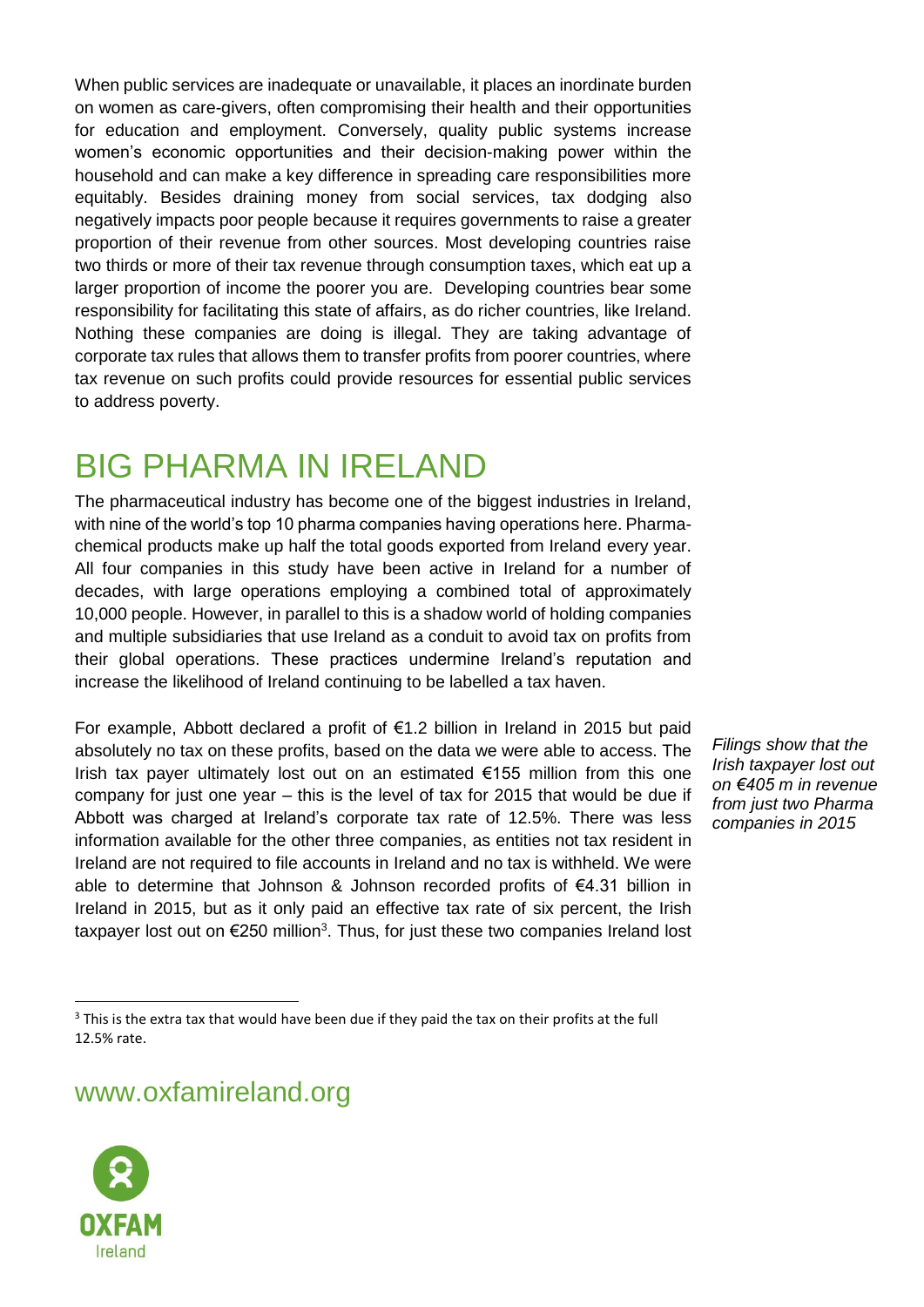out on  $€405$  million in tax revenue for just one year – money that could fund public services and reduce inequality levels in Ireland.

While the data we accessed on Abbott doesn't reveal the mechanisms used by the company to avoid taxes, there are a number of ways it could have done so. The first is by using the "Double Irish" structure. It is clear from previous filings from 2011 that Abbott has used this structure to avoid tax, as it declared that none of the income generated here was subject to Irish tax because its subsidiary was incorporated in Bermuda, though it operated in Ireland. Johnson & Johnson and Pfizer have also been known to have benefited from Double Irish arrangements in the past<sup>4</sup>. Interest payments collected by these entities would not be subject to Irish tax. Companies like Abbott can continue to use the Double Irish until the start of 2021.<sup>5</sup>

Alternatively, Abbott may have taken advantage of new rules introduced in 2015 that allow companies to offset up to 100 percent of profits against the cost of purchasing intellectual property (IP) rights<sup>6</sup>. Finally, Abbott may have used Ireland's double taxation treaty network to avoid tax. Oxfam Ireland<sup>7</sup> identified this approach as a possible replacement for the Double Irish in February 2017. It has been documented that several companies, including Pharma companies<sup>8</sup>, have used this method, known as the 'Single Malt', to avoid tax. Multi-national companies (MNCs) have a suite of perfectly legal options to choose from if they wish to avoid tax in Ireland.

These findings correspond with the EU's recent assessment of Ireland's economy as part of the EU's Semester Review, which stated "some indicators suggest that Ireland's corporate tax rules are used in aggressive tax planning structures." This review found that royalties sent out of Ireland were equivalent to 26% of Ireland's

#### www.oxfamireland.org



<sup>4</sup> Jonathan Berr, '*What Us investors need to know about the 'Double Irish'*, Money Watch, October 2014[. https://www.cbsnews.com/news/what-u-s-investors-need-to-know-about-the](https://www.cbsnews.com/news/what-u-s-investors-need-to-know-about-the-double-irish/)[double-irish/](https://www.cbsnews.com/news/what-u-s-investors-need-to-know-about-the-double-irish/) Financial Times, 'Axing of Double Irish plan greeted calmly by Wall Street, October 2014.<https://www.ft.com/content/be0b232e-544b-11e4-84c6-00144feab7de>

<sup>5</sup> The 2014 Finance Act closed off the "Double Irish" for companies not already availing of this structure; companies which already used such a structure can continue to use it until January 2021.

<sup>6</sup> There was a sharp uptake in companies availing of this measure in 2015 - the use of such allowances for intangible assets went up by 989%- Tancrad, Paul (2017), *An Analysis of 2015 Corporation Tax Returns and 2016 Payments,* Revenue, Dublin, page 8. Although this write-off was reduced to 80% in 2017, it was not imposed retrospectively, and the full amount of the qualifying expenditure will continue to be deductible, as the cap only limits how much can be claimed in a year.

<sup>7</sup> Oxfam Ireland (2017), *Myths and Mantras,* Dublin, page 13.

<sup>8</sup> Christian Aid Ireland, (2017), '*Impossible' Structures: tax outcomes overlooked by the 2015 tax Spillover analysis,* Dublin, page 20-21.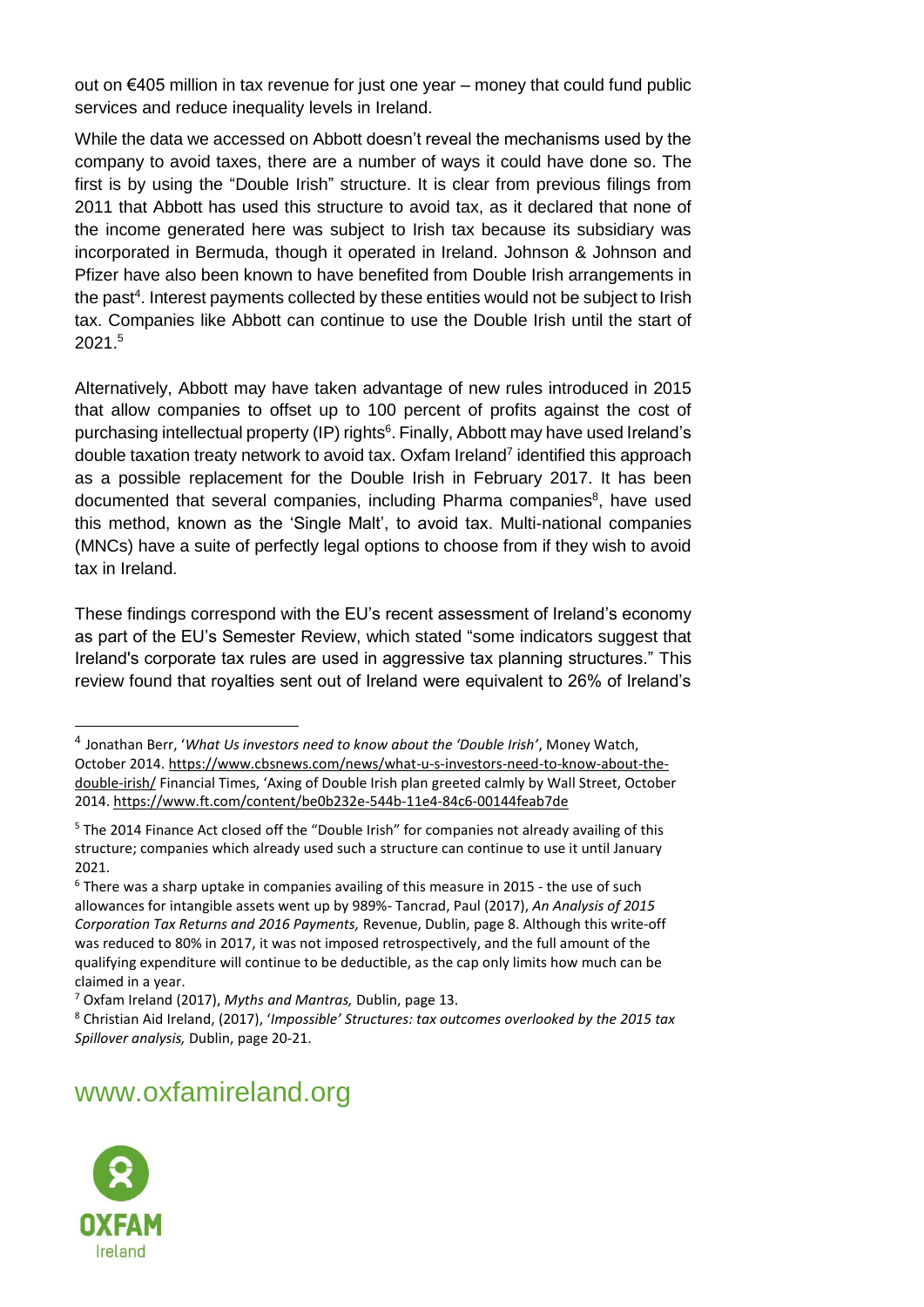GDP in 2015 - more royalties than were sent out of the rest of the EU combined, making Ireland the world's number one royalties' provider<sup>9</sup>. High levels of these payments far above normal economic activity indicate that the jurisdiction is facilitating tax avoidance.

## TAX AVOIDANCE IS NOT A VICTIMLESS CRIME

The €96.6 million we estimate is lost annually to the seven developing countries in this study is just pocket change to these corporate behemoths. But it represents significant losses to low- and middle-income countries. Developing countries could use the money to address the yawning gaps in public health services that keeps many of the poorest people in the world from lifting themselves out of poverty.

India is among the biggest losers globally from corporate tax avoidance. Ireland's tax code has been implicated in facilitating some of this revenue loss - in 2017 Google was ordered to pay taxes on  $\epsilon$ 194 million of profit to the Indian government which were found to have been illegally booked in Ireland.<sup>10</sup>

The Baba Raghav Das Memorial Medical College and Hospital (BRD) tragedy at Gorakhpur offers a glimpse of the human cost of inequality caused by corporate tax avoidance. In 2017, 1,317 children died at BRD Hospital. A leading cause of death is acute encephalitis syndrome, a mosquito-borne disease most often contracted because of poor sanitation, proximity to livestock and lack of preventative public health services. Encephalitis can be prevented through proper measures, but not easily cured. Sanitation and primary health facilities in the area surrounding BRD hospital are abysmal due to underinvestment.

"Out of these 1,300 children, maybe some would have died even in the best of circumstances, but 95 percent of deaths could have been prevented if only we had a health system functioning," says K Sujatha Rao, former Health Secretary of India. Pharma corporations are not responsible for the tragedy at Gorakhpur. The Indian government must do much more to invest in the health of its citizens. Nonetheless, stopping corporate tax dodging is critical to ensuring governments have the necessary resources to invest in their citizens. Had the Indian government received the estimated €63.8 million the four US drug companies may have underpaid in taxes annually, it could have allocated these funds to fighting encephalitis and still

<sup>10</sup> Kevin McCarthy, *'Google India must pay back-taxes on \$225m after cheekily funneling cash through Ireland'* The Register, October 2017

https://www.theregister.co.uk/2017/10/25/google\_india\_back\_taxes/

www.oxfamireland.org



<sup>9</sup> EC, '*Country Report Ireland'* 2018, March 2018. https://ec.europa.eu/info/sites/info/files/2018 european-semester-country-report-ireland-en\_1.pdf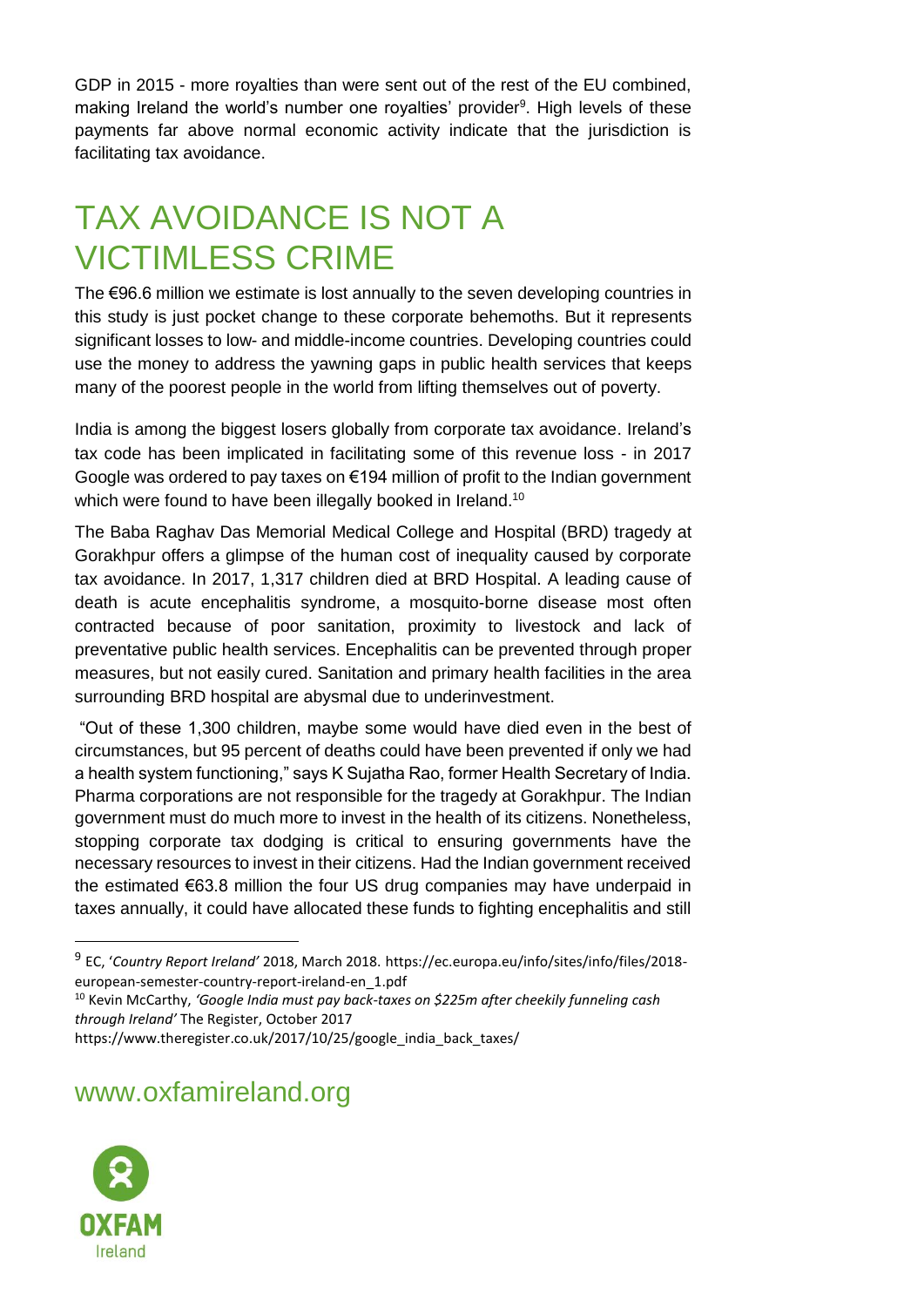have had enough money left to buy Japanese encephalitis vaccines and bed nets for every child born each year in the whole of India.

The burdens of diseases like encephalitis are financial as well as physical and emotional. "Almost three to four percent of the population [of India] every year gets pushed below the poverty line on account of the unaffordability of health services," says Rao. Medical costs, time spent traveling to treatment and caring for sick loved ones instead of working, lost education and earning potential, are costs borne by families that could have been avoided with adequate public services and prevention measures. Most often, it is women and girls who lose out on work and school to care for a sick child or sibling. When companies fail to pay their share of taxes and governments fail to invest in adequate public services, it is girls and women who pay the heaviest price.

## MORE REFORM NEEDED

Ireland's proposals to address corporate tax avoidance, outlined in the recently published report 'Ireland's Corporation Tax Roadmap,' <sup>11</sup> and US tax reforms will impact some current mechanisms for corporate tax avoidance. However, these plans do not go far enough to address all the tax avoidance mechanisms used by MNCs. Most worryingly, the proposals by the Irish government contain few, if any, mechanisms to address corporate tax avoidance that impacts developing countries, as outlined in this report. Moreover, though the Irish government recognises that additional reforms are required to take account of the highly digitalized global economy "to ensure that tax is paid by companies where value is actually created<sup>"12</sup>, it does not support any role for developing countries in this process.

Most importantly, there is also a need for greater transparency if we are to really tackle corporate tax avoidance. Because the companies studied in this paper reveal little about their subsidiaries' finances, Oxfam's investigation and attempts to quantify their tax avoidance barely scratch the surface. We limited our inquiry to countries where we could find a critical mass of data, and even for those countries we located data for only 358 out of 687 subsidiaries - 56 in seven developing countries, 218 in eight advanced economies, and 84 in four tax havens. Oxfam cannot prove that the companies are engaged in profit shifting or tax avoidance. Such proof would require access to the companies' tax returns. However, increasing transparency such as through public Country by Country Reporting would provide decision-makers, investors, journalists and civil society actors,

www.oxfamireland.org



<sup>11</sup> Department of Finance, *Ireland's Corporation Tax Roadmap*, 2018, p. 29-30.

<sup>12</sup> Department of Finance, *Ireland's Corporation Tax Roadmap*, 2018, p. ii.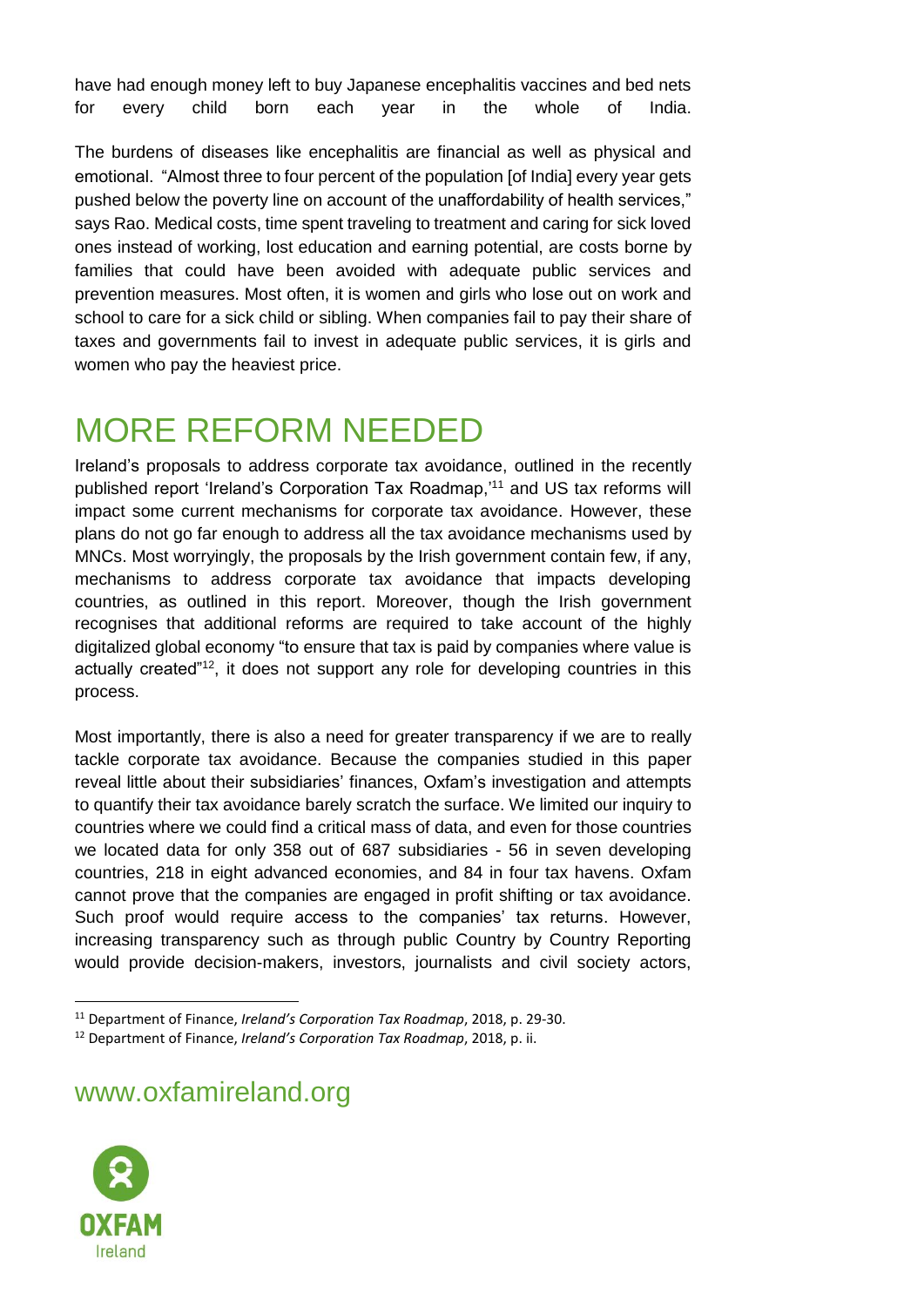especially in developing countries, with data to help review and, if necessary, reform aspects of the tax system that are being used purely for tax avoidance purposes.

## RECOMMENDATIONS

Ireland has a well-earned reputation of acting fairly and being a champion of the rights of poorer countries. To ensure this reputation is maintained Ireland needs to:

- Require that all large MNCs adhere to **full and effective transparency** by supporting efforts at EU level to agree meaningful legislation on *public Country by Country Reporting.* This would ensure that MNCs publicly report on a country by country basis where they make their profits and pay their taxes.
- Advocate at relevant global forums for a consensus to be reached on a **minimum effective tax rate.** This would ensure that large MNCs would be obligated to pay a minimum level of tax on their profits in every country where they operate.
- Address profit-shifting by:

A.) Mandating **strong controlled foreign company rules (CFC)** that use the option A approach as set out in the EU's Anti-Tax Avoidance Directive (ATAD) and ensure that CFC income to be assessed as part of these rules is as broad as possible to ensure its effectiveness.

B.) Legislating for **'Two way' transfer pricing** to give Irish Revenue officials the power to investigate instances where profits are shifted into Ireland. Currently officials don't have the power to identify potential abuses which could lead to revenue losses in other countries, especially developing countries.

C.) Applying more **stringent transfer pricing rules in relation to the valuation of IP**, and of returns to IP. This would reduce the opportunities for MNCs to use 'Double Irish' or 'Single Malt' type structures to avoid tax, by ensuring that company subsidiaries in tax havens receive royalties that are fairly priced, properly reflecting the future income stream related to that IP.

D.) Undertake assessments of options to impose **withholding taxes on royalty payments** in certain cases - particularly to low or no-tax jurisdictions.

E.) **Signing up to Article 12 of the OECD'S Multilateral Instrument.** This article makes it harder for MNCs to claim that they don't have a permanent establishment/taxable presence in a third country, a key way they avoid tax in developing countries.

- **Review and reform Ireland's Double Taxation Treaties**: Ireland should adopt the UN Model Double Taxation Convention between developed and developing countries (the UN model) as the minimum standard.
- **Strengthen Ireland's existing Exit Tax regime** and **subject all new tax incentives to rigorous economic and risk assessments.**
- Contribute to a **second generation of international tax reforms** to address the use of highly mobile value, including IP and other intangible assets. These reforms should propose new paradigms for a highly digitalized and global economy, including considering proposals to tax companies on their global profits and then apportion tax revenue according to value creation and economic activity. **Developing countries should participate in these discussions on an equal basis**.

#### www.oxfamireland.org